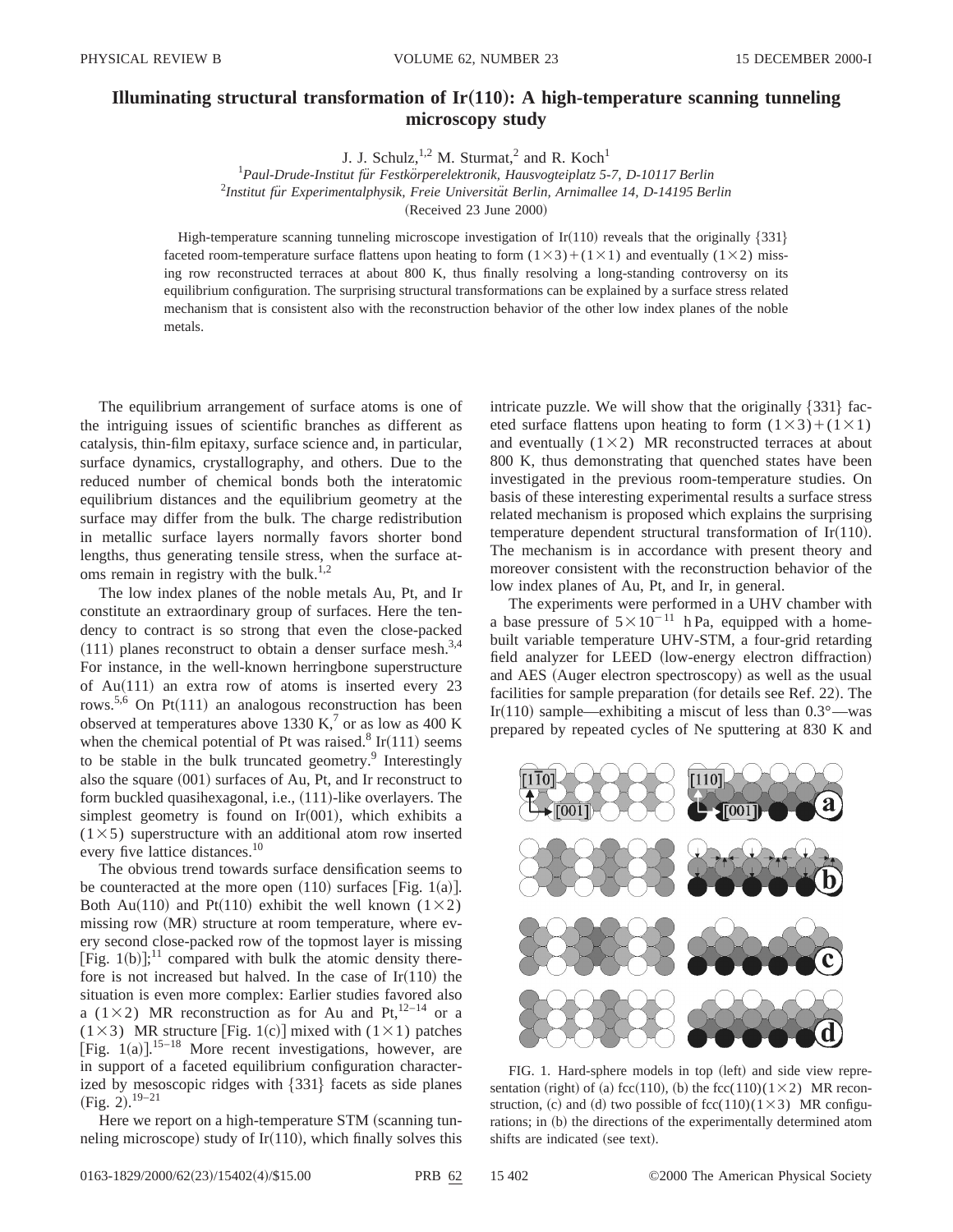

FIG. 2. (a)  $28\times28$ -nm<sup>2</sup> STM image of Ir(110) at  $300\pm5$  K showing a faceted morphology with ridges parallel to the  $\lceil 1\bar{1}0\rceil$ direction (marked by arrow) and  $\{331\}$  facets as side planes; single scan is along the solid line in the top view;  $U_T = 526$  mV,  $I_T$  $=$  5 nA. (b) Hard-sphere model of  $\{331\}$  facets in side view representation.

flashing to 1250 K. Our results are not influenced by the oxygen pretreatment of the sample during preparation. The same results are obtained irrespective whether small amounts of oxygen were dosed after sputtering or not. The STM images were taken in the constant current mode with chemically etched tungsten tips. To enhance contrast the experimental height values are superposed by the partial derivation along the fast scanning direction (corresponding to an artificial illumination effect).

In accordance with previous studies<sup>19–21</sup> the Ir(110) surface exhibits a faceted morphology at room temperature; it is characterized by 0.5–1.5-nm high ridges that extend several 100 nm in the  $[110]$  direction. The STM image of Fig. 2(a) shows single ridges, where the close-packed rows of the  $\{331\}$  facets [compare sphere model of Fig. 2(b)] as well as occasionally even monosteps on the facets are clearly resolved.

When the temperature is increased, the surface flattens. At  $520$  K it consists of small  $(110)$  terraces which predominantly are  $(1\times3)$  reconstructed [Fig. 3(a)]; in addition, though to a lesser amount, also small unreconstructed, i.e.,  $(1 \times 1)$  patches are observed [Fig. 3(b)]. The  $(1 \times 3)$  MR structure which is usually referred to in the literature exhibits fully developed  $\{111\}$  nanofacets as illustrated in Fig. 1(c). However, the corrugation of the  $(1\times3)$  periodicity determined experimentally is only  $\approx 0.04$  nm (compare single scan of Fig. 3). Since this value is considerably lower than the  $\approx 0.14$  nm expected for the (1×3) MR structure of



FIG. 3. STM image of Ir(110), taken at  $520 \pm 20$  K: (a) 44  $\times$ 44 nm<sup>2</sup>, showing small (110) terraces which predominantly are  $(1\times3)$  MR reconstructed; single scan is along the solid line in the top view; (b)  $44 \times 22$  nm<sup>2</sup>, showing additionally also small unreconstructed patches;  $U_T$ =526 mV,  $I_T$ =2 nA.



FIG. 4. (a)  $90 \times 90$ -nm<sup>2</sup> STM image of Ir(110) taken at 890  $\pm 50$  K revealing extended (110) terraces;  $U_T = -499$  mV,  $I_T$  $=$  4 nA. (b) High magnification STM image, also taken at 890 K, where the  $(1\times2)$  MR reconstruction of the terraces is resolved;  $U_T$ = -526 mV,  $I_T$ =3 nA. (c) 40×40-nm<sup>2</sup> STM image taken at 790 $\pm$ 40 K,  $U_T$ =526 mV,  $I_T$ =5 nA. (d) 28×28-nm<sup>2</sup> STM image  $(U_T=-68 \text{ mV}, I_T=3.2 \text{ nA})$ , and (e) LEED image of the quenched (1×2) MR structure of Ir(110), both taken below 400 K.

Fig.  $1(c)$ ,<sup>23</sup> our STM results (see also below) seem to be in favor of a more shallow MR configuration. The MR model of Fig.  $1(d)$  with two close packed rows separated by only one row missing represents a possible atomic arrangement which is intermediate between the  $\{331\}$  facetted ridges observed at room temperature and the  $(1\times2)$  MR reconstruction developed upon further heating (see below); on the one hand it can be regarded as the smallest possible  $\{331\}$ facet structure or, on the other hand, as a succession of  $(1\times2)$  MR and  $(1\times1)$  units.

When the temperature is raised to  $890$  K, extended  $(110)$ terraces are observed [Fig.  $4(a)$ ]. As revealed by high mag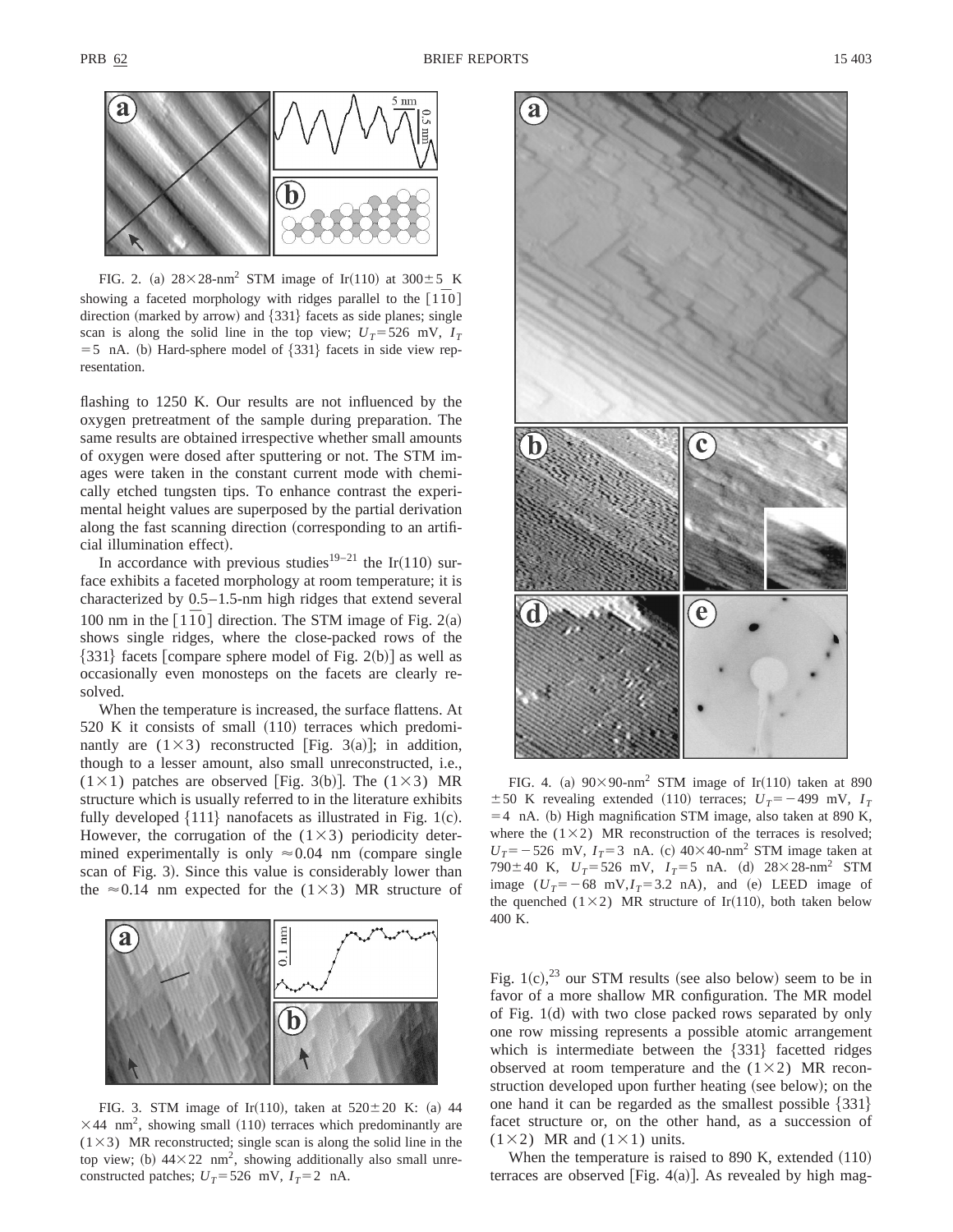nification STM images, taken at the same temperature  $[e.g.,]$ Fig.  $4(b)$ , the reconstruction of the terraces has changed to a  $(1\times2)$  MR structure compared with 520 K. These surprising findings are corroborated by in situ LEED investigation at 890 K. Instead of the streaky LEED patterns usually obtained at room temperature (see Ref. 19) distinct  $(1\times2)$ spots are detected.<sup>24</sup> By rapidly cooling the sample below 400 K the  $(1\times2)$  MR configuration can be quenched with high quality. STM image and LEED pattern of the quenched sample [Fig. 4 $(d)$  and  $(e)$ ] still exhibit sharp half order diffraction spots as well as the 0.8 nm periodicity, respectively, thus confirming the occurrence of a  $(1\times2)$  MR reconstruction at 890 K. Figure  $4(c)$  shows the sample after extended thermalization at 790 K. At this lower temperature only small  $(1\times2)$  MR domains have developed (see inset).

The structural transformation performed by  $Ir(110)$ , when the temperature is raised, indeed is surprising. Whereas Au $(110)$  and Pt $(110)$  undergo roughening transitions in the same temperature range,<sup>25</sup> the morphology of Ir(110) transforms from a faceted, i.e., rough, to a reconstructed flat state. The reconstructed phases occurring at elevated temperatures, i.e.,  $(1\times3)+(1\times1)$  and  $(1\times2)$  MR, were observed already at room temperature in previous studies $12-18$  and considered as the respective equilibrium configurations. However, our results reveal that obviously frozen-in surface configurations have been investigated in these studies, which is further corroborated by the quenching experiment of Fig. 4. On the other hand, when the cooling of the sample proceeds slowly within a time period of about one hour, the structural transformation is reversible recovering again the facetted morphology at room temperature. We remark that the appearance of a  $(1\times3)$  MR phase at elevated temperatures was observed also in the ion scattering study by Heiland's group;<sup>26</sup> the reported temperature range of  $540-$ 800 K is in excellent agreement with our findings. In order to exclude impurities as origin of the restructuring, which may affect the surface charge density, we checked the contamination level of our sample. In accordance with previous studies $19-21$  the contamination at room temperature was beyond the detection limit of our analyzer and did not change upon heating.

How can we understand the strange behavior of  $Ir(110)$ compared with the other two noble metals? As discussed above the low index planes of the noble metals, in particular the  $(111)$  and  $(001)$  surfaces exhibit a strong tendency to form hexagonal, i.e.,  $(111)$ -like atom configurations. Atoms of the  $(111)$  surface are already arranged hexagonally and moreover occupy energetically favorable fcc sites. Therefore the driving force for the formation of a denser surface mesh, partially with energetically unfavorable hcp stacking, certainly is the reduction of tensile surface stress as confirmed theoretically.<sup>3,4</sup> The atomic density of Au $(111)$  herringbone superstructure is increased by 4.3% compared with the bulk  $(111)$  plane. In the case of the  $(001)$  surfaces the situation is more complicated. Because the geometry changes from square to hexagonal upon reconstruction, relief of surface stress is not the only relevant parameter.<sup>27</sup> It is interesting, however, that the atomic density of the hexagonal  $(1\times5)$ overlayer [e.g., of Ir $(001)$ ] again is increased by approximately  $4\%$  compared to bulk  $(111)$ . The neighboring  $(1\times4)$  and  $(1\times6)$  reconstructions with five and seven

atomic rows at distances of four and  $s$ ix  $(001)$  lattice units, respectively, are not observed experimentally; the atomic density in these reconstructions is increased by 8 and 1%, respectively. On the more open  $(110)$  surfaces insertion of an additional atom row between the close-packed rows requires a densification of about  $20\%$  compared to bulk  $(111)$ . Here the strain obviously is too high to establish a continuous buckled  $(111)$ -like layer on the  $(110)$  surfaces. Therefore the surface realizes densification and hexagonal configuration locally via formation of  $\{111\}$  nanofacets of the  $(1\times2)$  MR structure. The vertical distance of the topmost layer is reduced by about 20% in the case of  $Au(110)$  and  $Pt(110)$ , the atom rows of the second layer are shifted laterally as sketched in Fig.  $1(b)$ .<sup>30</sup> Relief of tensile surface stress indeed has been identified as driving force by first-principle calculations in the case of Pt(110)(1×2),<sup>28</sup> but not for Ir(110). According to Filippetti and Fiorentini<sup>29</sup> the tensile stress is even higher in the  $(1\times2)$  MR reconstructed than in the unreconstructed surface.

In order to explain the restructuring of  $Ir(110)$  we make the plausible assumption that—analogous to  $Pt(110)$ —the  $(1\times2)$  MR reconstruction of Ir(110) observed above 800 K is stabilized by the reduction of tensile surface stress. It is well known that the equilibrium atomic distances shrink, when the temperature decreases. Since the thermal vibrational amplitudes of the surface atoms usually are larger, the thermal expansion of the surface is enhanced compared with bulk. $31,32$  Consequently, upon cooling, the surface shrinks faster than the bulk. The row pairing of the second layer [compare Fig.  $1(b)$ ] therefore is gradually reduced until there is eventually enough space to have the missing row inserted again and the surface deconstructs. Of course, the deconstructed surface is still under surface stress favoring the formation of a stepped configuration, where stress relief is facilitated. The preferred formation of intrinsically stepped  ${331}$  facets therefore is a natural compromise between deconstruction and stress relaxation. We note that our interpretation is confirmed by previous room temperature LEED intensity analysis<sup>14</sup> of presumably quenched  $(!)$  Ir $(110)$  $\times$ (1 $\times$ 2); according to this study the side shift of the second layer atoms is only half as large for Ir $(110)$  than for Au $(110)$ or Pt $(110)$ ,<sup>30</sup> thus facilitating the refilling of the missing row. Higher-order  $(1 \times n)$  MR structures as discussed in theoretical studies<sup>33,29</sup> seem to be energetically unfavorable, because stress relaxation is obstructed on larger  $\{111\}$  facets. A surface stress related mechanism explains also the different reconstruction behavior observed in field ion microscopy (FIM) studies compared to the single-crystal experiments on extended flat terraces. The FIM studies unanimously report the formation of  $(1\times2)$  MR reconstruction at about 500 K on the  $(110)$  nanofacets of field emitter tips.<sup>34–36</sup> Since the contractive forces of the facets at the tip side slightly expand the lattice of the (110) facet, the (1×2) MR is stabilized already at lower temperatures by the mechanism discussed above.

In conclusion, with our high-temperature STM investigation of  $Ir(110)$  we discovered that the surface transforms from a  $\{331\}$  facetted morphology at room temperature to a flat  $(1\times2)$  MR reconstructed configuration at about 800 K.